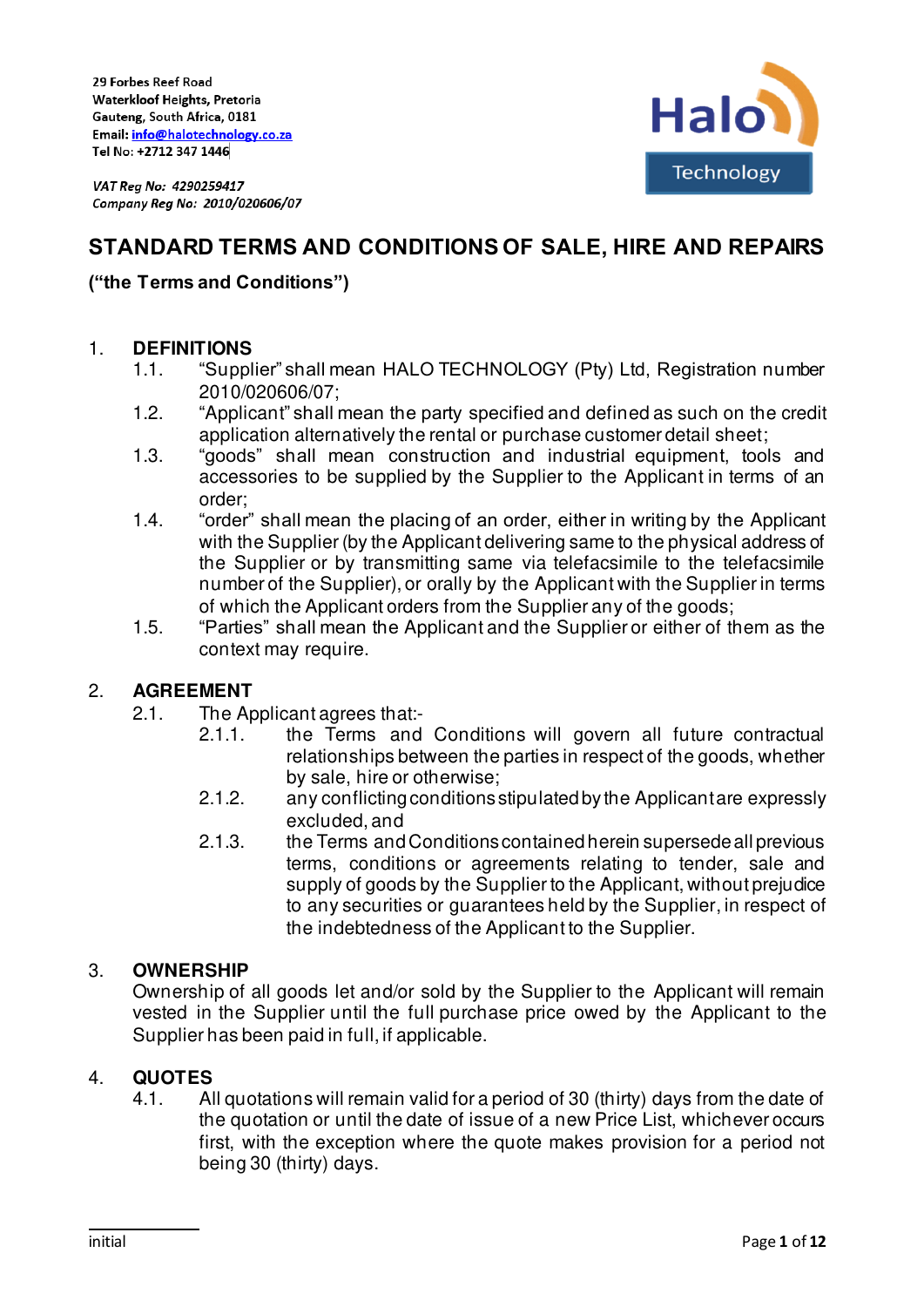

- 4.2. All quotations are subject to the availability of the goods and subject to correction of good faith errors by the Supplier and the prices quoted are subject to any increases in the cost price, including currency fluctuations, of the Supplier before acceptance of the order.
- 4.3. If the Applicant disputes the amount of increase, the amount of the increase may be certified by any independent auditor and such certificate shall be final and binding on the Applicant.
- 4.4. The Applicant hereby confirms that the goods on any Tax Invoice issued duly represent the goods ordered by the Applicant at the prices agreed to by the Applicant and, where delivery / performance has already taken place, that the goods were inspected and that the Applicant is satisfied that these conform in all respects to the quality and quantity ordered and are free from any defects.
- 4.5. Notwithstanding the provisions of clause 1 above, all orders or agreed variations to orders, whether orally or inwriting, shall be binding and subject to these standard conditions of Agreement and may not be revoked by the Applicant.
- 4.6. The Supplier shall be entitled in its sole discretion to split the delivery / performance of the goods ordered in the quantities and on the dates it decides.
- 4.7. The Supplier shall be entitled to invoice each delivery / performance actually made separately.

## 5. **ORDERS**

- 5.1. Orders shall constitute irrevocable offers to purchase/hire the goods in question at the prevailing prices quoted by the Supplier as the date when the Applicant places the order for goods, provided that any orders shall only be binding on the Supplier insofar as they are accepted by the Supplier in writing or by delivery of any goods so ordered, or by submission of the Supplier of invoice.
- 5.2. In the event of any order being given to the Supplier on an order form reflecting the Applicant's name as the entity from which the order emanates, such order shall be deemed to have emanated from the Applicant, notwithstanding the fact that such order may have been given or signed by a person not authorised by the Applicant and such order will be deemed to constitute a valid order.

## 6. **WARRANTIES**

- 6.1. All goods sold by the Supplier are sold only in accordance with the standard specifications applicable to such goods and subject to these Terms and Conditions.
- 6.2. Save for the provisions of clause 6.1, the Supplier provides no warranty/ies whatsoever, whether express or implied that the goods supplied are suitable for the purpose for which they are bought/hired nor does the supplier warrantee network coverage at the supplier remains dependant on GSM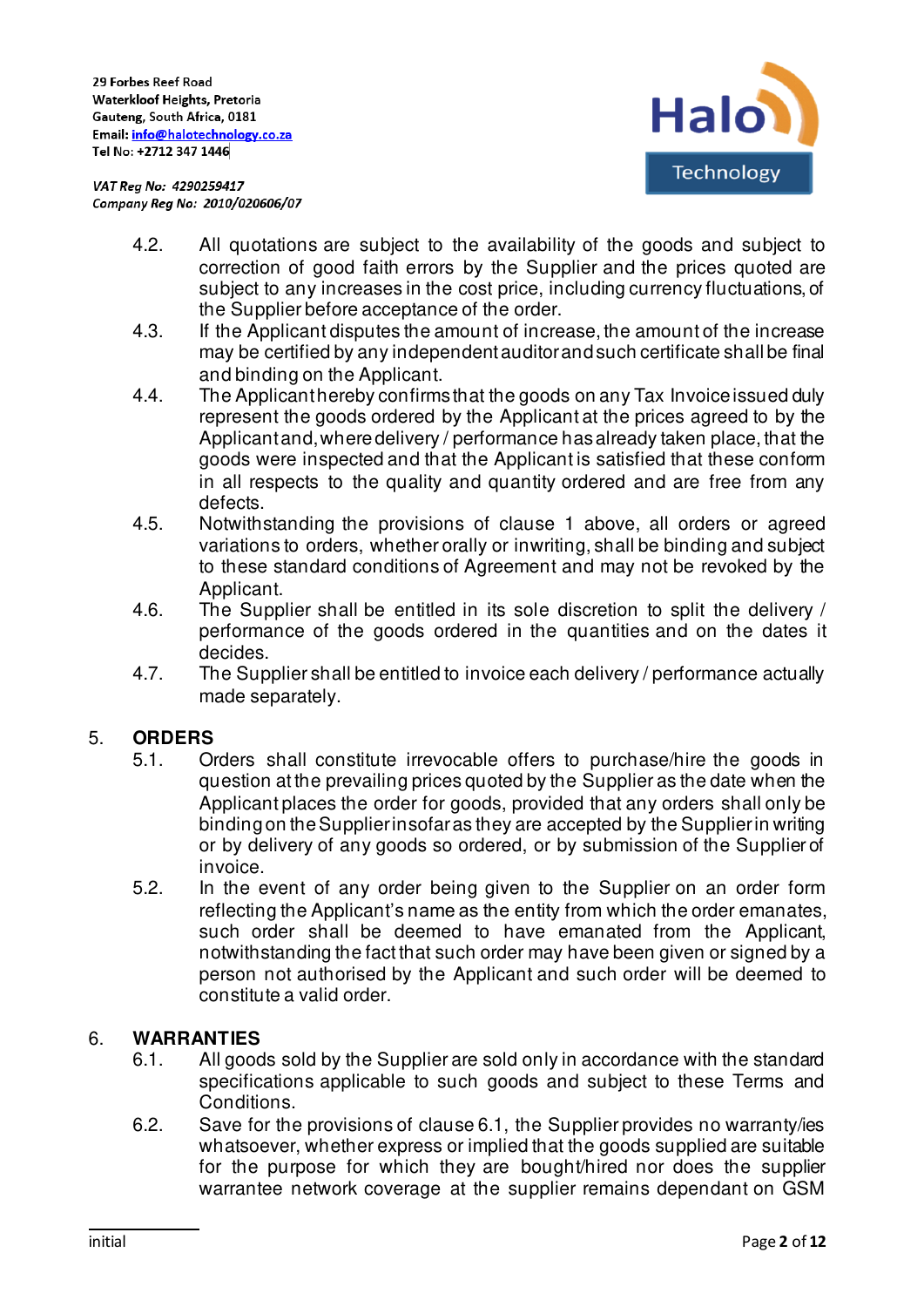

> network .Any other condition or warranty as to the suitability of the product supplied by the Supplier to the Applicant or fitness for any particular purpose whether arising under statute or otherwise, is excluded.

- 6.3. In the event that a Halo product is used on another platform, not prescribed and underwritten by the Supplier, the guarantee and warrantee will automatically default and be null and void.
- 6.4. Any advice or assistance, whether concerning processing or application possibilities relating to such goods, technical recommendations or similar indications is given in good faith but without obligation on the part of the Supplier and subject specifically to the exclusion of any liability whatsoever on the Supplier's part or on the part of the Supplier's employees for damages, whether direct or consequential or otherwise.
- 6.5. What is covered and what is excluded under the warrantee
	- 6.5.1. Except as specified below, products will be free from defects in material and workmanship under normal use and service for the time specified below. The following are not covered by this Warranty:

Damage, defects, deterioration or failure resulting from:

- accident, misuse, negligence, abuse, neglect, improper handling, product modification or failure to follow instructions contained in your Owner's Manual;
- improper or unauthorised testing, operation, alteration, disassembly, modification, adjustment or repairs;
- exposure to fire, water, excessive moisture, dampness, extreme changes in climate or temperature or other acts which are not the fault of Halo Technology and which the product is not specified to tolerate;
- repair or attempted repair by anyone not authorised by Halo Technology;
- installation of parts or accessories that do not conform to the quality or specifications of the original parts or accessories;
- installation of the product in, or removal of the product from, the vehicle or other site of its use;
- use of a production conjunction with hardware or software electrically or mechanically incompatible with such product;
- use of a product in conjunction with accessories or ancillary equipment not supplied by Halo Technology;
- normal or customary wear and tear.
- 6.5.2. damage, defects, deterioration, failure or loss occurring during shipment (claims must be presented to the carrier);
- 6.5.3. any unit which is not new when sold to the first end user or upon which the serial number has been defaced modified or removed;
- 6.5.4. damage, defects, deterioration or failure of antennas unless caused directly by defects in material and workmanship;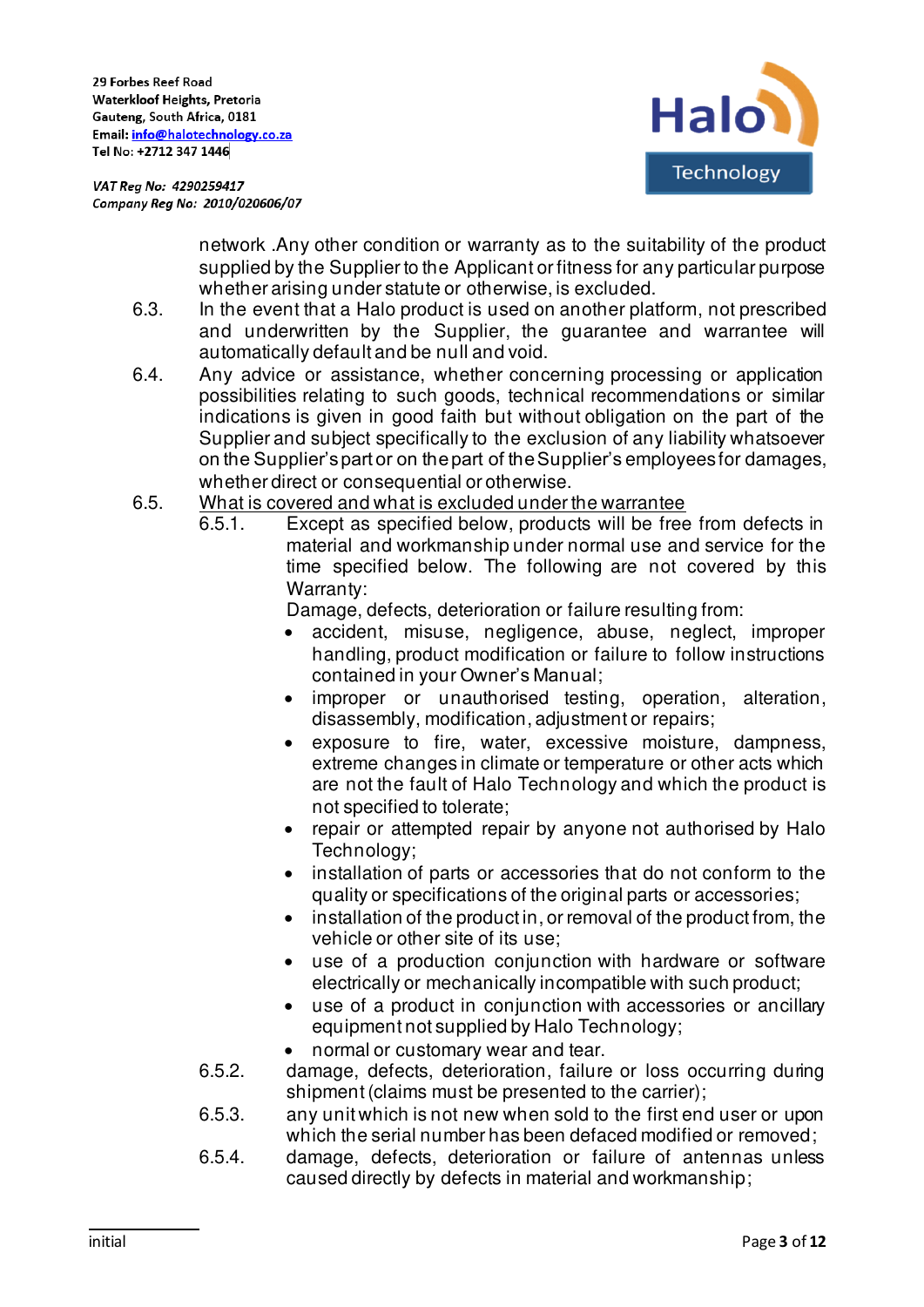

- 6.5.5. damage, defects, deterioration or failure to rechargeable batteries if any of the seals on the battery enclosure of cells are broken or show evidence of tampering or if caused by use of the batteries in equipment or service other than in conjunction with the product for which it is specified;
- 6.5.6. use of the product with accessories or other equipment not supplied by Halo Technology or otherwise not expressly authorised by Halo Technology may be dangerous and will void the product warranty. All such accessories and ancillary equipment are expressly excluded from this warranty. Because each system that may incorporate a product is unique, Halo Technology disclaims any liability or warranty coverage for or with respect to range, coverage or operation of the system as a whole.
- 6.6. How long is the warranty

This warranty will remain in effect for:

- 1 (one) year for portables and mobiles;
- 3 (three) months for accessories, including rechargeable batteries.
- 6.7. Who is protected

This warranty is enforceable only by the first end user. Transfer or resale of a product will automatically terminate warranty coverage with respect to that product. This warranty is snot transferable to any third party, including but not limited to any subsequent purchaser or owner of the product.

- 6.8. What we will do and how to obtain warranty service
	- Halo Technology will, at its sole absolute discretion, either repair or replace a product with a new or a rebuilt unit (which unit may include new and/or reconditioned parts) if found by Halo Technology to be defective in material and workmanship. The foregoing is subject to your returning the defective product to an authorised Halo Technology dealer or authorised service centre within the warranty period, accompanied by a sales receipt or other evidence of the date of purchase. If it is necessary to ship the product for warranty service, you are responsible for the initial shipping charges, but Halo Technology will pay the return shipping charges if the product is repaired or replaced under warranty. You are responsible for any charges incurred in removing the product from the vehicle or other site of use and for reinstallation of the repaired or replaced product.
- 6.9. Labour costs for repairs out of warranty Technician labour costs at R320.00 per hour. All repair quotes not accepted carry a minimum charge of R120.00.
- 6.10. exclusion of other warranties and damages

Unless considered unlawful or unenforceable under applicable law:

• This is the complete warranty given by Halo Technology and it is given in lieu of all other express warranties. Halo Technology assumes no obligations or liability for additions or modifications to this warranty. All implied warranties with respect to products, including without limitation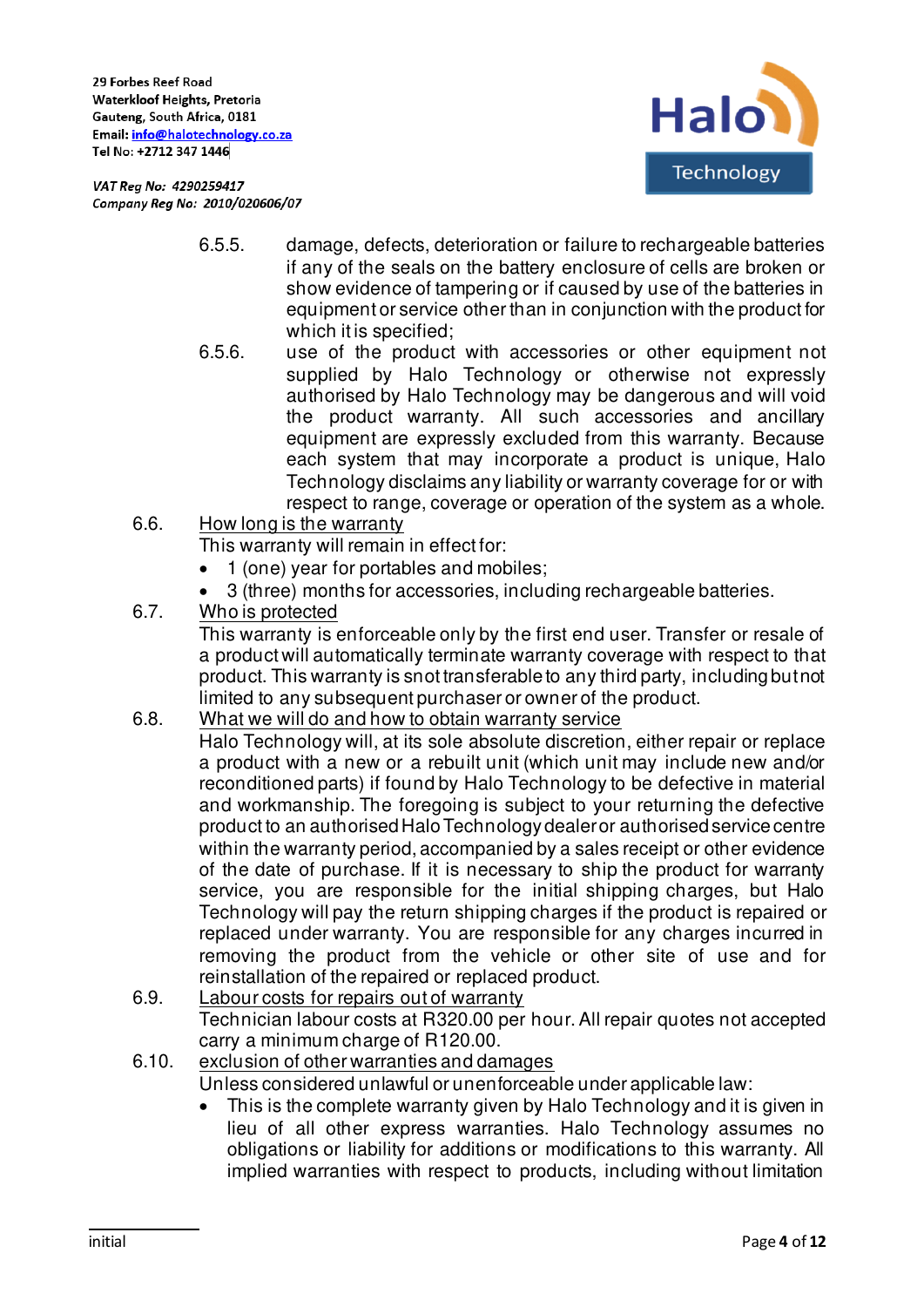29 Forbes Reef Road Waterkloof Heights, Pretoria Gauteng, South Africa, 0181 Email: info@halotechnology.co.za Tel No: +2712 347 1446

VAT Reg No: 4290259417 Company Reg No: 2010/020606/07



implied warranties of merchantability and fitness for a particular purpose, are excluded.

- Halo Technology's liability under this warranty is limited to the repair or replacement, at Halo Technology's option, of any defective product, and shall not include damages of any kind, whether direct, indirect, special, general, incidental, consequential or otherwise, including but not limited to loss of use, loss of time, inconvenience, commercial loss or loss of profits or savings or anticipated profits or savings.
- 6.11. If a problem develops during or after the warranty period, or if you have any questions regarding the operation of the product, you should contact your Halo Technology authorised dealer or authorised service centre.

# 7. **DELIVERY**

- 7.1. Any delivery date stated on the order or confirmation thereof shall not be binding on the Supplier, however the Supplier will make all reasonable efforts to deliver by such date.
- 7.2. Whilst the Supplier will endeavour to ensure that goods are delivered timeously, it shall not be responsible for any delays in the delivery of such goods, and the Applicant shall not be entitled to refuse acceptance of such late deliveries.
- 7.3. The Supplier shall in any event not be liable to the Applicant or to any third party for any loss or damage of whatsoever nature suffered by the Applicant or any third party, as a result of goods not being delivered timeously, for whatsoever reason, including, but not limited to, any negligent act or omission on the part of the Supplier.
- 7.4. Routes and modes of transportation shall be chosen by the Supplier, though the Applicant's wishes will be taken into account as for as possible. Any additional costs caused thereby shall be for the account of the Applicant.
- 7.5. A signed delivery note shall constitute prima facie proof that the goods were delivered to and received by the Applicant in good condition, whether signed for by the Applicant, its employee or its agent.

## 8. **PAYMENT**

- 8.1. The Applicant agrees that the amount contained in a Tax invoice issued by the Supplier:-
	- 8.1.1. shall be due and payable unconditionally cash on order; or
	- 8.1.2. shall, if the Applicant is a Credit Approved Customer, become due and payable net and without deduction 30 (thirty) days from the date of statement on which the purchase first appeared.
- 8.2. Unless otherwise agreed by the Supplier beforehand in writing:-
	- 8.2.1. where orders are executed in parts, payment for each part executed shall be due and payable 30 (thirty) days date of statement referring to said part order;
		- 8.2.2. if the Supplier has not expressly confirmed a definite price in writing for the execution of any order its price list ruling at the date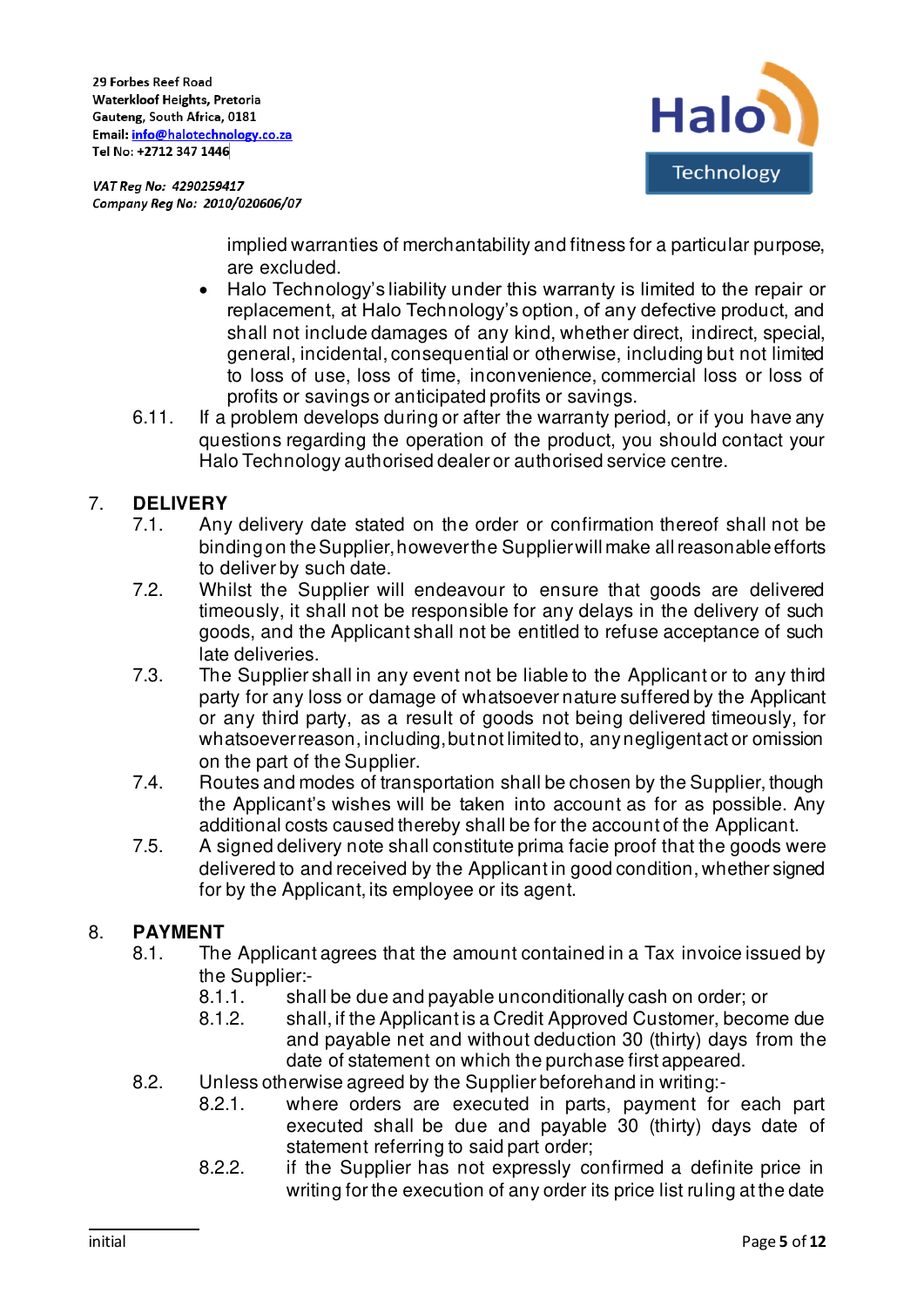

> of delivery shall apply. Where delivery of an order is made in parts the list price ruling at the date of each part delivery shall apply to each such part delivery;

- 8.2.3. where a definite price has been expressly confirmed by the Supplier for the execution of an order or the contract price shall nevertheless at all times be subject to increase, in the event of any increase in the Supplier's cost price ruling at the immediate time of delivery or part delivery of the order or during the contract;
- 8.2.4. incidental expenses, including where applicable but not limited to bank charges, expenses incurred in releasing shipping documents and insurance shall be for the Applicant's account;
- 8.2.5. the Applicant has no right to withhold payment for any reason whatsoever and agrees that no extension of payment of any nature shall be extended to the Applicant and any such extension will not be applicable or enforceable unless agreed to by the Supplier, reduced to writing and signed by the Applicant and a duly authorised representative of the Supplier;
- 8.2.6. the Applicant is not entitled to set off any amount due to the Applicant by the Supplier against this debt;
- 8.2.7. the Applicant agrees that the amount due and payable to the Supplier may be determined and proven by a certificate issued and signed by any member or manager of the Supplier, whose authority need not be proven or by any independent auditor. Such certificate shall be binding and shall be prima facie proof of the indebtedness of the Applicant.

## 9. **HIRE PERIOD**

- 9.1. The hire period shall commence on the date upon which the Applicant takes delivery of the goods, subject to agreed rental period which will supersede the aforesaid and shall end when the Supplier accepts return of the goods during its office hours, provided that in the case of goods delivered and to be collected by the Supplier, the lease will be regarded as having endured until the Applicant has notified the Supplier per telephone, or by fax, or in person of the termination of the lease period. In the event that notification of termination of the lease period is affected by means of fax, the Applicant shall also notify the Supplier telephonically.
- 9.2. The Applicant shall immediately on receipt of notice by the Supplier be allocated with a lease termination confirmation and the onus will be on the Applicant to obtain a termination confirmation. The Supplier's recordal of the date and time of issue of the termination confirmation shall be conclusive proof of the Applicant having given notice of termination of the lease period.
- 9.3. In the event of that the Applicant fails to return the goods on the date of termination, the Supplier shall be entitled to agreed pre-estimated damages from the Applicant in the amount equal to the hire charges for the goods, as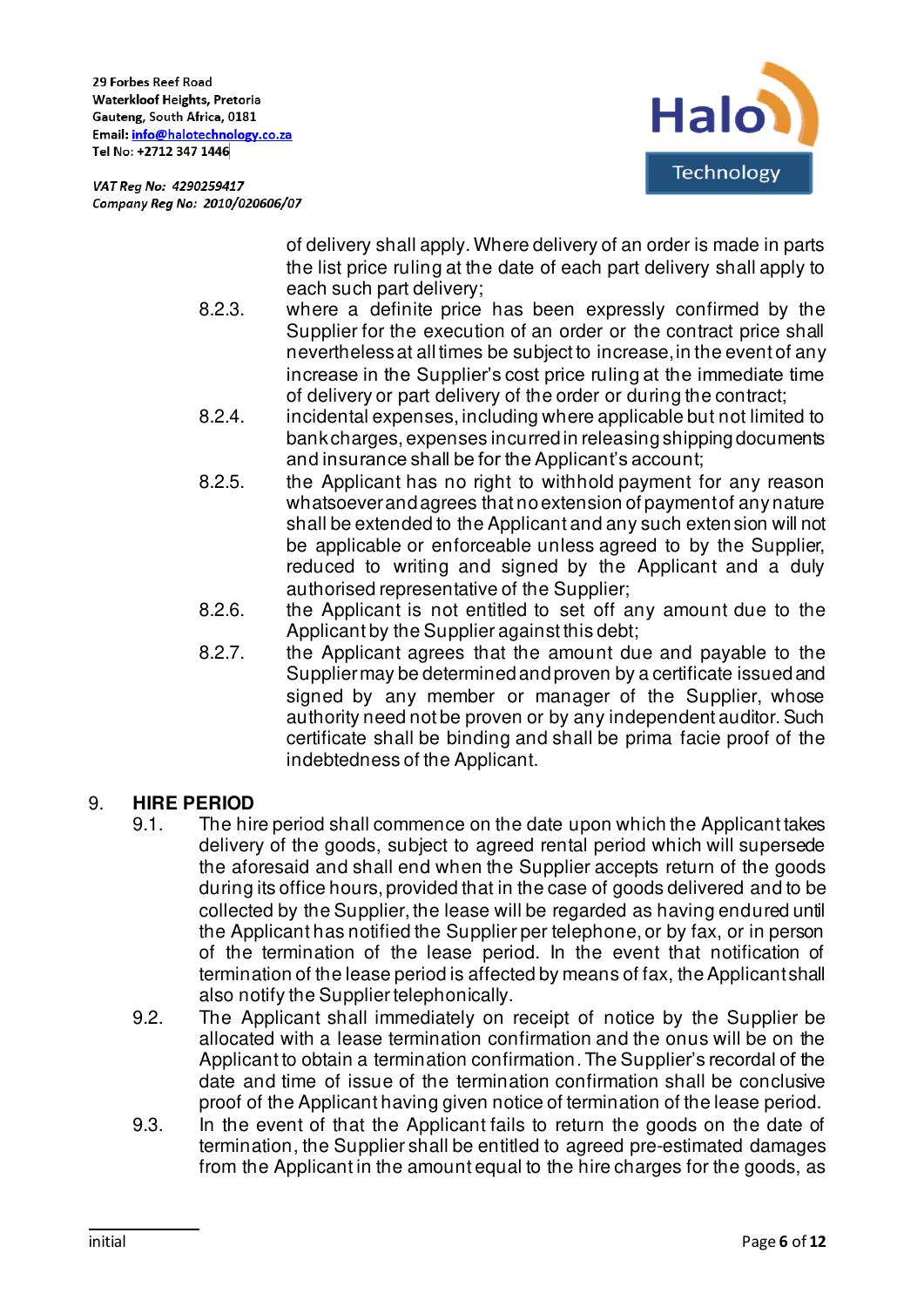



at the date of termination of the lease period, until such time as the goods are returned, replaced or paid for in full by the Applicant.

9.4. It is recorded that Saturdays will be deemed to be a working day in the absence of the Applicant notifying the Supplier in writing to the contrary. In the event of it coming to the Supplier's attention that the Applicant is using or operating the goods on a Saturday, in instances where the Applicant had notified that Supplier that Saturdays would not be working days, then in that event the Applicant shall incur penalties equal to 3 times the agreed daily hire rate for the duration of the of the use of the goods for the said Saturday/s during the hire period.

## 10. **EARLY TERMINATION**

- 10.1. In the event that the Applicant gives notice of termination prior to the termination date, constituting an early termination, the Applicant will be liable for 60% of the remainder of the contract value.
- 10.2. Should the Applicant give notice of termination prior to the date of termination, constituting an early termination, which is less than 2 (two) months of the actual termination date, the Applicant will be liable for a 1 (one) month cancellation fee.

## 11. **MISCELLANEOUS**

- 11.1. The Supplier shall have no obligation to supply goods to the Applicant for as long as the Applicant is in arrears with any payments owing from whatever cause. Any credit facilities granted by the Supplier as a result of this application may be withdrawn or the terms altered by the Supplier at the Supplier's sole discretion, without notice to the Applicant.
- 11.2. These Terms and Conditions and any transaction in terms hereof is neither transferable nor assignable by the Applicant without the Supplier's prior written consent.
- 11.3. In the event of any amount owing by the Applicant falling into arrears, the Supplier shall have the right to appropriate any payment received firstly towards costs, then interest and thereafter in reduction of the capital amount owing.
- 11.4. Should the Applicant default in paying any amount in terms hereof or otherwise, or should any negotiable instrument furnished by the Applicant be dishonoured, or should the Applicant breach any terms hereof, all amounts owing by the Applicant to the Supplier, in terms hereof or otherwise, shall immediately become due and payable notwithstanding the fact that a portion of the amount would not be due in accordance with the agreed terms of payment.
- 11.5. Any promissory note, bill of exchange or any other negotiable instrument received by the Supplier from the Applicant shall not constitute a novation of the debt for which it is given. The Applicant agrees that in the event of any portion of the invoiced indebtedness being disputed, the Applicant will forthwith pay the undisputed portion of such indebtedness according to the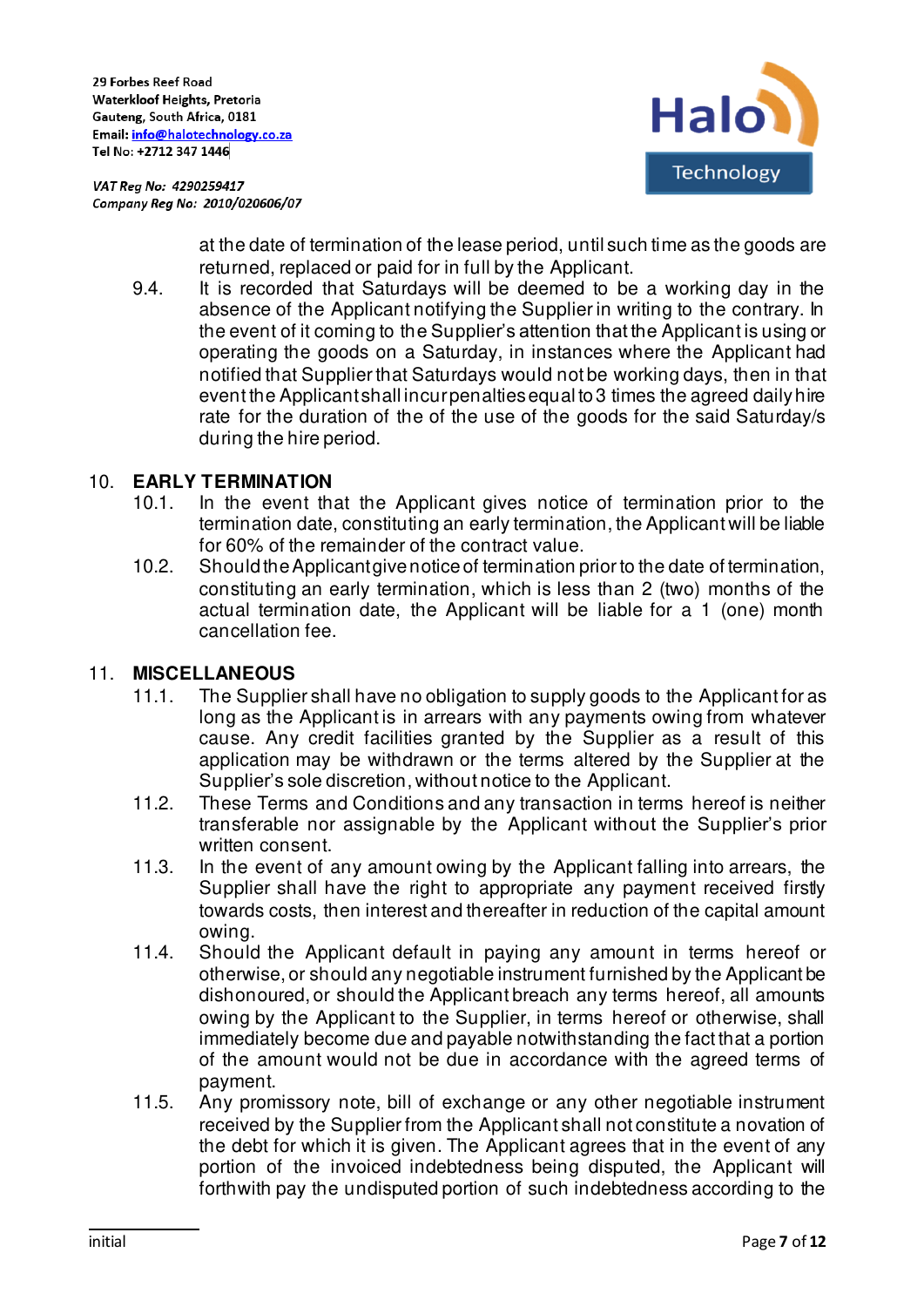

> agreed credit terms allowed by the Supplier, failing which any discount permitted in respect of the invoiced indebtedness will be forfeited.

#### 12. **RISK AND BENEFIT**

- 12.1. The risk in the goods shall pass to the Applicant immediately upon the goods leaving the premises of the Supplier and the Applicant undertakes to insure the goods for the replacement value, until returned to the Supplier. Notwithstanding this, ownership in all goods sold and delivered to the Applicant shall remain vested in the Supplier until the full purchase consideration in respect thereof has been paid in full.
- 12.2. Should the Applicant cease to carry on business, be in financial difficulty, or if the Applicant is placed in Liquidation (whether provisionally or finally), the Supplier shall be entitled forthwith to take possession to the goods without prejudice to the Supplier's rights.
- 12.3. Should any third parties try to assert or substantiate rights in respect of the goods, the Applicant shall be obliged to inform the Supplier of any such action immediately and the Supplier shall be entitled to take whatever action the Supplier deems fit to protect the Supplier's rights, including cancellation of any sale and repossession of the goods. Any costs arising from the Supplier being obliged to take such action shall be for the Applicant's account.
- 12.4. The Applicant shall at all times be fully responsible for the goods prior to the return thereof to the Supplier, at the expiry of the hire period or on cancellation of the agreement provided that, in the case where the Supplier has agreed to collect the goods the Supplier shall carry the risk on collection of the goods.

#### 13. **RETURN OF GOODS**

- 13.1. The Applicant is expected to inspect and check goods on delivery to verify specification and quantity. Goods may not be returned, and deliveries may not be refused, except by agreement in writing with the Supplier.
- 13.2. Should any goods sold not accord with specification in the Supplier's invoice, the Applicant shall notify the Supplier in writing immediately when the defect comes to its notice and provided the Applicant does so within 1 (one) day from the date of delivery of the defective goods to the Applicant, the Supplier shall accept liability to replace any goods which were sold by the Supplier to the Applicant and which goods are not in accordance with the Supplier's specification or alternatively (provided that the goods have not been damaged in any way whatsoever) at the Supplier's discretion the Supplier shall be entitled to take the goods back, refunding the Applicant with the purchase price paid.
- 13.3. Should any goods sold not accord to the quantity ordered the Applicant shall notify the Supplier immediately (and in any event within 1 (one) day of delivery) and provided the Applicant is able to demonstrate to the Supplier's satisfaction that the Supplier failed to deliver the quantity ordered the Supplier shall make good any shortfall in delivery.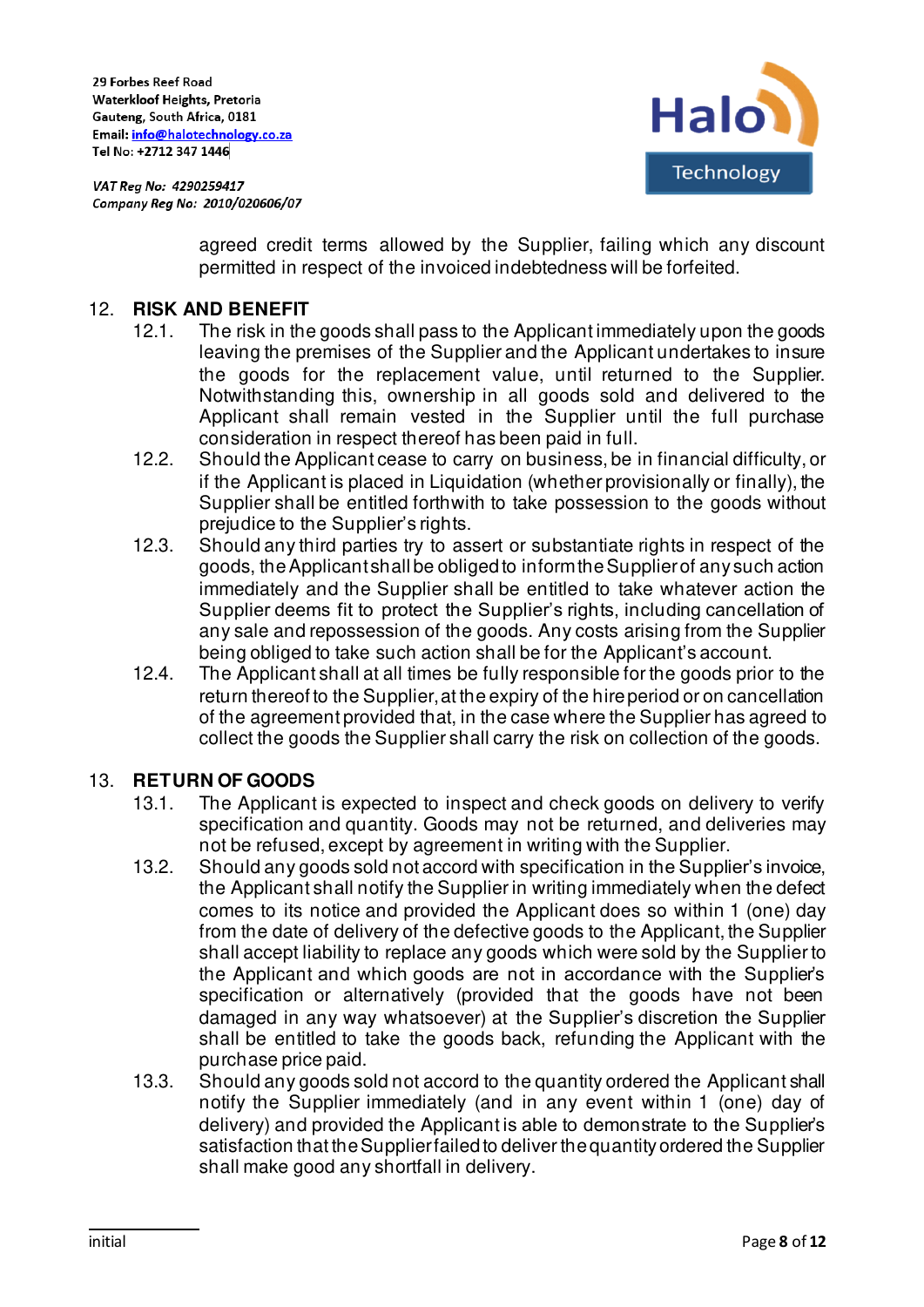

> 13.4. The Supplier accepts no responsibility for damages, or any other loss, whether direct or consequential that may be suffered by the Applicant or any other person claiming through the Applicant in connection with the goods, or whether arising from the Applicant's order or the Supplier's fulfilment thereof, or otherwise howsoever, save in terms of clause 12.2 hereof.

### 14. **UTILIZATION OF GOODS**

The Applicant acknowledges that it is aware of the purpose for which the goods were designed as well and all safety and maintenance procedures which are required in respect of the goods by any lawful authority. The Applicant acknowledges that it has the necessary knowledge and know-how to safely and correctly operate the goods.

#### 15. **BREAKDOWN AND REPAIR (to be read with clause 6)**

- 15.1. The Applicant shall, until the goods are returned to the Supplier, at its own cost service and maintain the goods in good running order and repair to the standard required by the Supplier,
- 15.2. The Applicant shall notify the Supplier, in writing, immediately in the event of any breakdown of the goods. The Supplier, in its sole discretion, shall be entitled to repair or replace the goods at its own cost.
- 15.3. In the event that the breakdown was caused, in the Supplier's sole discretion, as a result of the improper use and/or failure to adequately service and maintain the goods, then in such event the Supplier shall be entitled to demand payment of all costs incurred by the Supplier in terms of clause 14.2 from the Applicant.
- 15.4. The Applicant shall return the goods to the Supplier in a clean state and in good working order, fair wear and tear excluded. In the event that the goods are lost, destroyed or damaged whilst in possession of the Applicant, the Applicant shall be liable to the Supplier for the replacement costs thereof and the hire charges shall continue until such time as the Applicant has made payment of the replacement costs in full to the Supplier.
- 15.5. In the event that it is agreed that the Supplier shall collect the goods at the expiry of the hire period, the Applicant shall ensure that the goods are readily accessible.

#### 16. **DISPUTE RESOLUTION**

- 16.1. Save as provided for herein, should any dispute, disagreement or claim arise between the Parties ("the dispute") concerning this Agreement the Parties shall endeavour to resolve the dispute by mediation.
- 16.2. Mediation shall entail one of the parties inviting the other, in writing, to meet and attempt to resolve the dispute within 14 (fourteen) days from date of written invitation.
- 16.3. If the dispute has not been resolved by such mediation within 14 (fourteen) days of the commencement thereof by agreement between the parties, the dispute shall be referred to arbitration for resolution in accordance with the rules of AFSA (Arbitration Foundation of Southern Africa).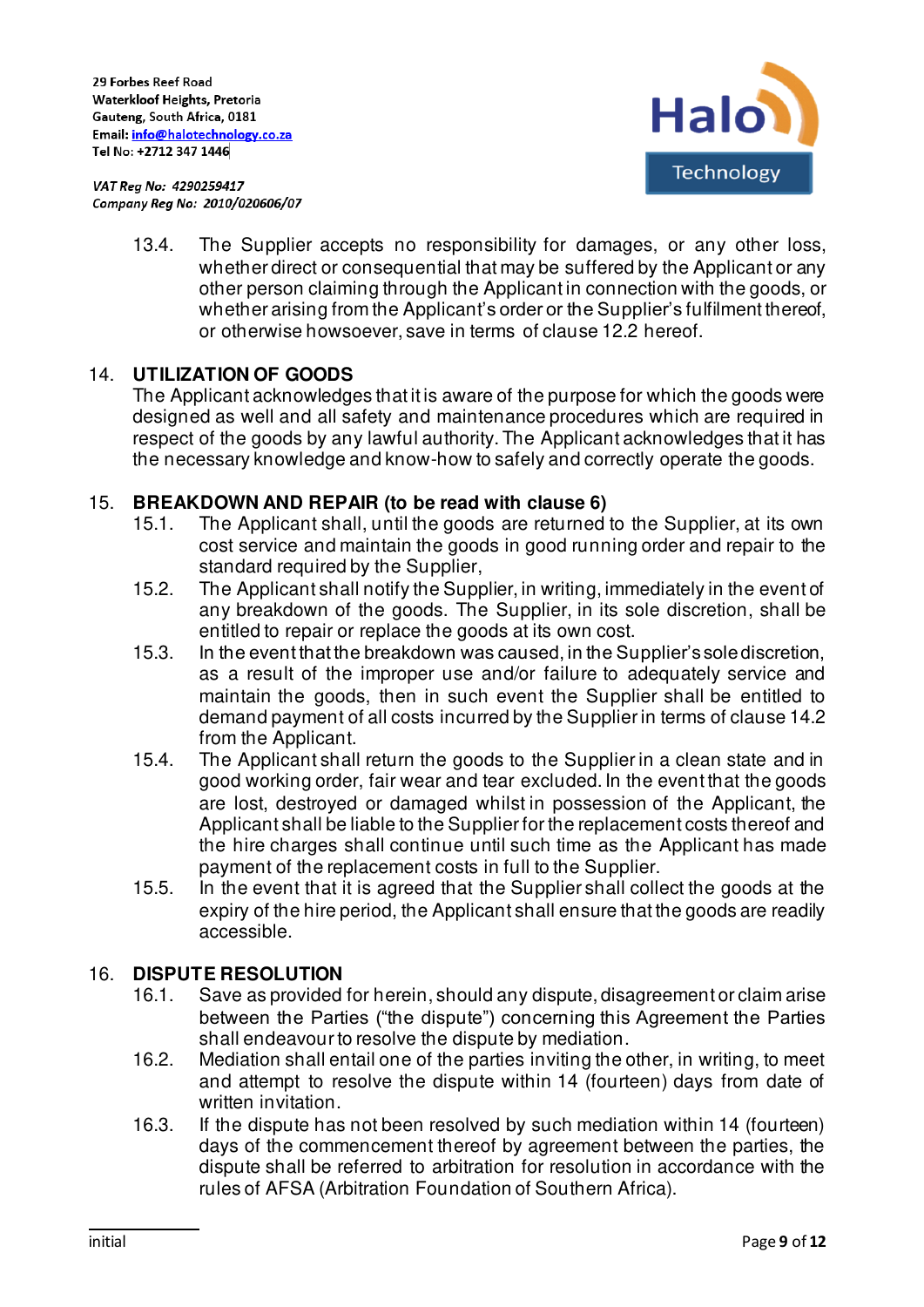



- 16.4. The arbitrator shall be appointed arbitrator by AFSA.
- 16.5. The arbitration proceedings shall be held in Pretoria.
- 16.6. The parties agree that the decision of the arbitrator is final and binding on each of them and may be made an order of any court to whose jurisdiction the parties are subject.

### 17. **BREACH**

- 17.1. The Applicant agrees that if any amountowing by it to the Supplier is not paid in full or at all by it to the Supplier on or before the date of payment thereof in terms of these Standard Terms and Conditions, or if the Applicant commits a breach of any of the provisions contained in the Terms and Conditions or being an individual is provisionally or finally sequestrated or surrenders his estate, or being a partnership, is dissolved, or being a Company or Close Corporation is placed under a provisional or final order of judicial management or liquidation or compromises or attempts to compromise generally with its creditors or if the Applicant commits or permits any act or omission which prejudices the rights of the Supplier; then, in any of the aforesaid events all amounts owing by the Applicant to the Supplier shall immediately become due, owing and payable, and the Supplier may either:
	- 17.1.1. institute action against the Applicant for specific performance in terms hereof; or
	- 17.1.2. cancel this Agreement and take possession of any goods delivered to the Applicant;

in both instances without prejudice to the Supplier's rights to claim all damages suffered by it as a result of such breach. Furthermore, and in such event, the Supplier shall be entitled immediately to suspend any delivery of goods to the Applicant.

#### 18. **NON-CIRCUMVENTION**

- 18.1. The parties agree that they shall not be entitled to use any proprietary confidential information disclosed by one party to the other in terms of this agreement, which proprietary confidential information is exclusive to the party so disclosing same and therefore falls outside the knowledge of the party to whom it disclosed and/or public domain for the purposes of the transacting of any form of business outside that of which is envisaged on terms of this agreement and thereby circumventing the proposed envisaged transaction(s).
- 18.2. Platform: read together with clause 17.1, no Halo product may be used on any other platform, other than that platform prescribed, underwritten supported by the Halo-owned South African based server (Halo being the sole server owner within South Africa) and, by utilising another platform for a Halo product will be in breach of the non-circumvention as set out in clause 17.1, as you will be thereby circumventing the proposed envisaged transaction.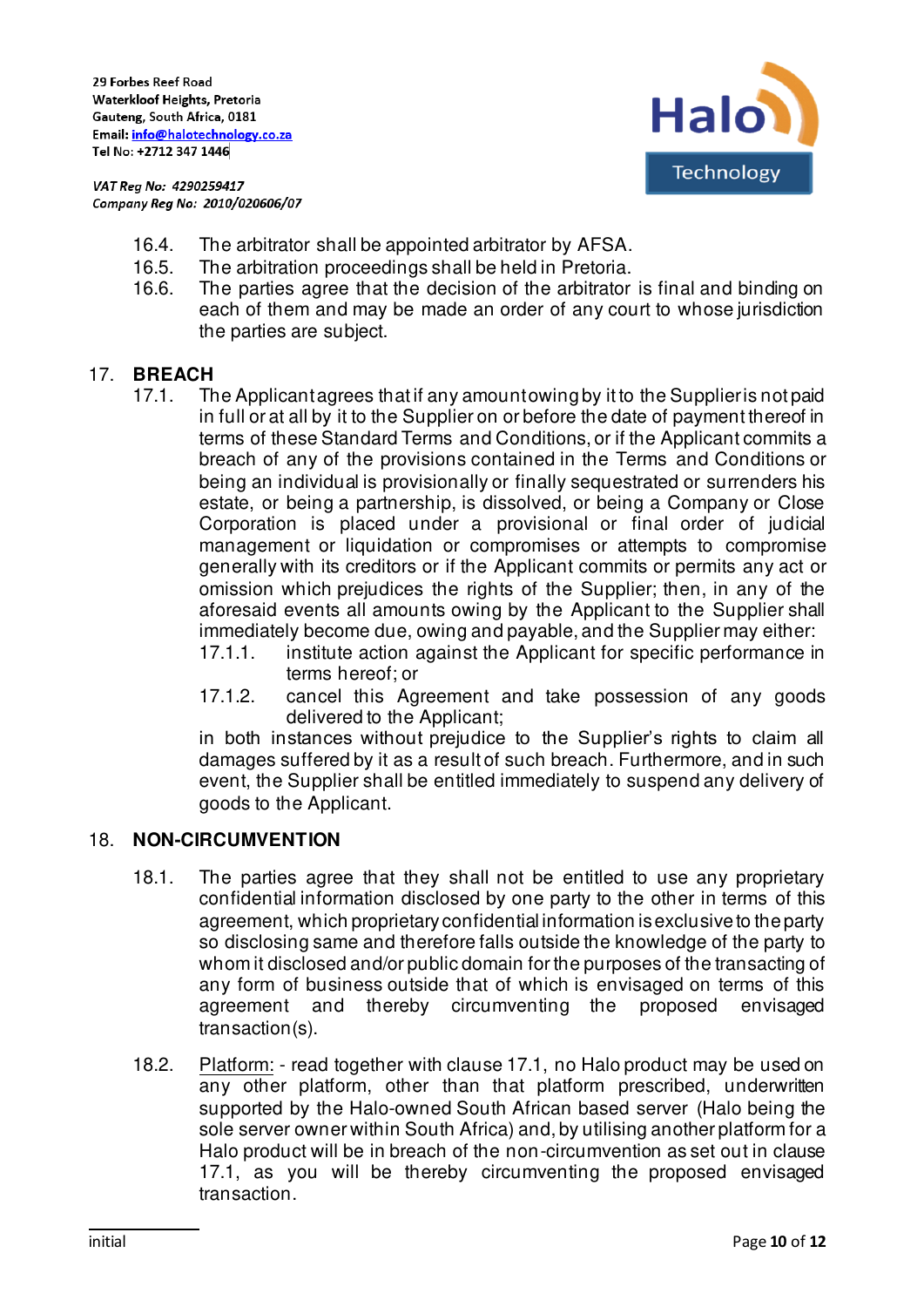

#### 19. **GENERAL**

- 19.1. No variation or addition to these Terms and Conditions shall be binding on the Supplier unless in writing and signed by the directors of the Supplier.
- 19.2. The Supplier shall at all reasonable times be entitled to access to any premises at which the goods are being kept for purposes of inspecting and/or repairing.
- 19.3. The Supplier shall not be liable for any damages caused as a result of the misuse or abuse of the goods.
- 19.4. The Terms and Conditions shall in all respects be governed and construed in accordance with the laws of the Republic of South Africa;
- 19.5. Notwithstanding any waiver, indulgence or relaxation, express or implied, granted by the Supplier to the Applicant, the Terms and Conditions contained herein shall remain in force unless and until cancelled by the Supplier in writing, and any obligation of the Applicant thereunder shall in any case remain in full force and effect.
- 19.6. Failure by the Supplier to exercise any rights herein upon any occasion shall not waive the Supplier's right to exercise the same in the future.
- 19.7. Each clause of these terms and conditions of sale is severable, the one from the other and if any one or more clauses found to be invalid or unenforceable, such clauses shall not affect the balance of these terms and conditions of sale, which shall remain of full force and effect.
- 19.8. The Supplier, its employees or its authorized agents do not accept, nor take any responsibility, nor can they be held liable for any damage, injuries or loss to any persons or their property, arising from the supply, hire or sale of the goods to the Applicant, whether as a result of the negligence or gross negligence of the Applicant or its employees and/or agents and/or servants or for that matter from any cause of whatsoever nature. All goods supplied to the Applicant are done so at the Applicant's own risk. The Applicant hereby indemnifies the Supplier, its agents, employees and servants against any claim of whatsoever nature, which may be brought against any of them arising out of the supply of the goods.
- 19.9. The Applicant shall have no claim against the Supplier for any damages, consequential or otherwise, suffered by the Applicant arising from the downtime or loss of profit caused by any breakdown of the goods from whatsoever cause.

#### 20. **FORCE MAJEURE**

The Supplier will not be in any way responsible for losses, damages or delays caused by or arising from vis major (a natural disaster) causus fortuitus (an unavoidable accident) or acts of the State's enemies, riots, lockouts, cessation of labour, transport delays, shortened hours of labour, accidents of any kind, insurrection, war, whether declared or not, the imposition of any trade boycotts or sanctions of trade restrictions by any government, authority, company or organization or person or persons, whether within the Republic of South Africa or anywhere else, or any other cause or